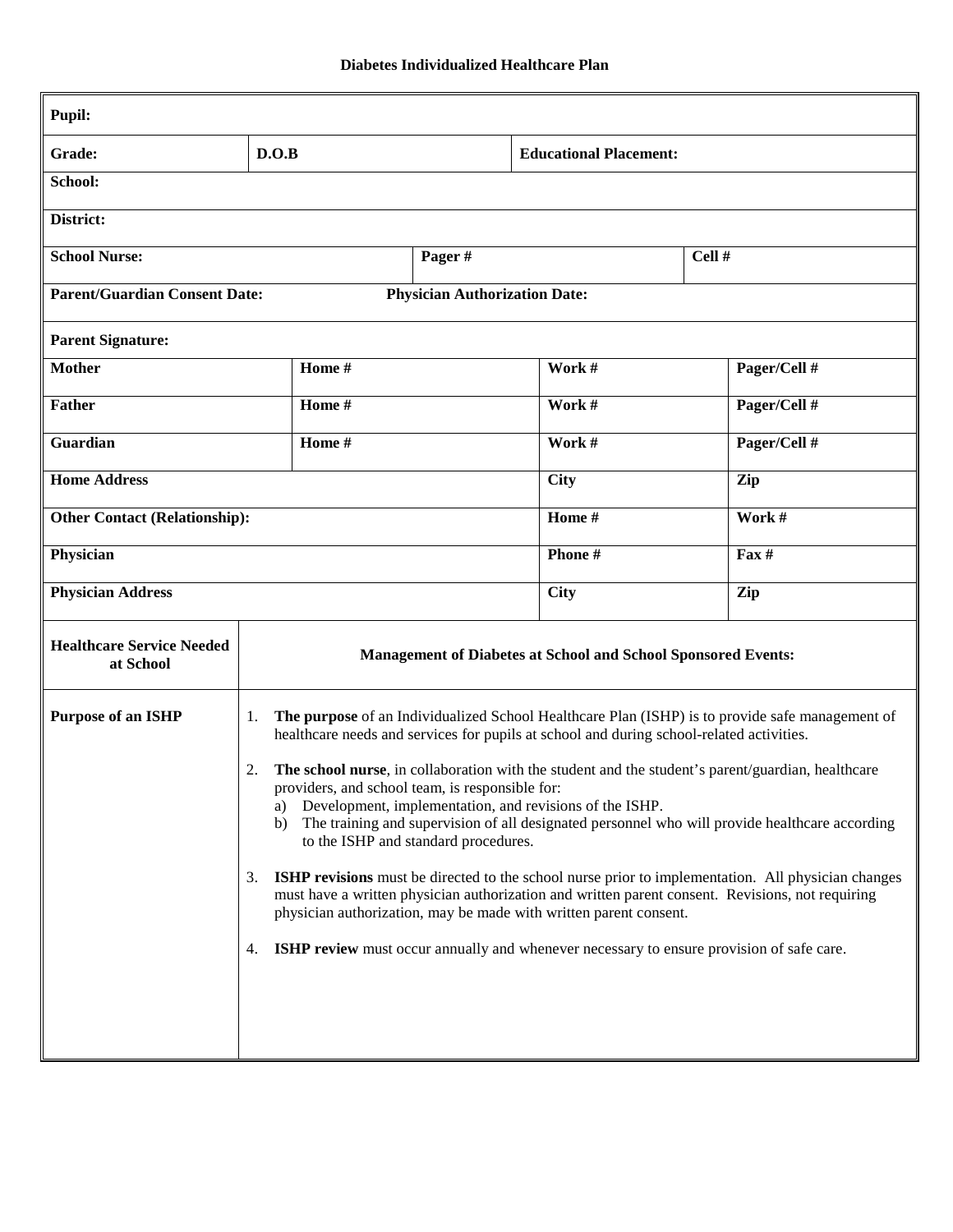## **Individualized Healthcare Plan For Management of Diabetes at School Completed With Parent and Pupil**

| <b>Pupil</b>                                               |                                                                                                                                  | <b>DOB</b>   | <b>School</b>                                                                                                                                                                             | Grade |  |  |  |  |
|------------------------------------------------------------|----------------------------------------------------------------------------------------------------------------------------------|--------------|-------------------------------------------------------------------------------------------------------------------------------------------------------------------------------------------|-------|--|--|--|--|
| <b>Diabetic Routines At</b>                                | <b>Daily Snacks:</b>                                                                                                             |              | Time(s)<br><u> 1980 - Johann John Hermann, fransk politik (d. 19</u>                                                                                                                      |       |  |  |  |  |
| <b>School Per Parent</b>                                   |                                                                                                                                  |              |                                                                                                                                                                                           |       |  |  |  |  |
| Request/Consent                                            |                                                                                                                                  |              | $\Box$ Done independently                                                                                                                                                                 |       |  |  |  |  |
|                                                            |                                                                                                                                  |              | $\Box$ Needs reminder                                                                                                                                                                     |       |  |  |  |  |
|                                                            |                                                                                                                                  |              | Needs daily compliance verification                                                                                                                                                       |       |  |  |  |  |
|                                                            |                                                                                                                                  |              |                                                                                                                                                                                           |       |  |  |  |  |
|                                                            | <b>Extra Snacks:</b>                                                                                                             |              | Before exercise                                                                                                                                                                           |       |  |  |  |  |
|                                                            |                                                                                                                                  |              | $\Box$ After exercise                                                                                                                                                                     |       |  |  |  |  |
|                                                            |                                                                                                                                  |              | 10 gms. CHO every 30 minutes during vigorous exercise                                                                                                                                     |       |  |  |  |  |
|                                                            |                                                                                                                                  |              | $\Box$ Needs daily compliance verification<br>$\Box$ Before Meals $\Box$ Prior to Exercise $\Box$ As Needed                                                                               |       |  |  |  |  |
|                                                            | <b>Daily Blood Test:</b>                                                                                                         |              |                                                                                                                                                                                           |       |  |  |  |  |
|                                                            | Student is to be tested where they are at if Hypoglycemic                                                                        |              |                                                                                                                                                                                           |       |  |  |  |  |
|                                                            |                                                                                                                                  |              |                                                                                                                                                                                           |       |  |  |  |  |
|                                                            |                                                                                                                                  |              | $\Box$ By pupil independently<br>Adult verifies results                                                                                                                                   |       |  |  |  |  |
|                                                            |                                                                                                                                  |              |                                                                                                                                                                                           |       |  |  |  |  |
|                                                            |                                                                                                                                  |              | $\Box$ Refer to Algorithms for Blood Glucose Results, (attach sheet).                                                                                                                     |       |  |  |  |  |
|                                                            |                                                                                                                                  |              |                                                                                                                                                                                           |       |  |  |  |  |
|                                                            | <b>Exercise:</b>                                                                                                                 |              | □ None if blood glucose test results are below <u>_______</u>                                                                                                                             | mg/dl |  |  |  |  |
|                                                            |                                                                                                                                  |              | Lunch Eaten At (time) ___________ Regardless of schedule changes, field trips, disaster, etc.                                                                                             |       |  |  |  |  |
|                                                            |                                                                                                                                  |              | Needs daily verification of meal eaten                                                                                                                                                    |       |  |  |  |  |
|                                                            |                                                                                                                                  |              | $\Box$ Written consent with schedule changes with snack and meal times.                                                                                                                   |       |  |  |  |  |
|                                                            | $\bullet$<br>taken on trip)                                                                                                      |              | In Event of Field Trips, all diabetic supplies are taken and care is provided according to this ISHP (a copy is                                                                           |       |  |  |  |  |
|                                                            | The School Nurse Must Be Notified Two Weeks Before The Field Trip To Plan For Qualified Personal To Provide<br><b>Procedures</b> |              |                                                                                                                                                                                           |       |  |  |  |  |
|                                                            | In Event of Classroom/School Parties, food treats will be handled as follows:<br>٠                                               |              |                                                                                                                                                                                           |       |  |  |  |  |
|                                                            |                                                                                                                                  |              | Pupil will eat the treat.                                                                                                                                                                 |       |  |  |  |  |
|                                                            |                                                                                                                                  |              | Replace with parent supplied alternative                                                                                                                                                  |       |  |  |  |  |
|                                                            |                                                                                                                                  |              | Put in baggie and take home with teacher note.                                                                                                                                            |       |  |  |  |  |
|                                                            |                                                                                                                                  |              | $\Box$ Modify the treat as follows:                                                                                                                                                       |       |  |  |  |  |
|                                                            |                                                                                                                                  |              |                                                                                                                                                                                           |       |  |  |  |  |
|                                                            |                                                                                                                                  |              | $\Box$ Do not eat snack.                                                                                                                                                                  |       |  |  |  |  |
|                                                            | In Event of Bus Transportation:                                                                                                  |              |                                                                                                                                                                                           |       |  |  |  |  |
|                                                            |                                                                                                                                  |              | Blood test given 10 to 20 minutes before boarding. If 70 or<br>less, provide care per Procedure For Mild to Moderate Low Blood<br>Glucose and call parent to provide transportation home. |       |  |  |  |  |
|                                                            |                                                                                                                                  |              | Blood test not required.                                                                                                                                                                  |       |  |  |  |  |
|                                                            |                                                                                                                                  |              |                                                                                                                                                                                           |       |  |  |  |  |
|                                                            |                                                                                                                                  |              |                                                                                                                                                                                           |       |  |  |  |  |
|                                                            |                                                                                                                                  |              |                                                                                                                                                                                           |       |  |  |  |  |
| <b>Training and Notification</b><br>of School Employees of | <b>Training Program:</b>                                                                                                         |              | The following personnel will be notified of my child's medical condition and participate in Diabetes Basic                                                                                |       |  |  |  |  |
| <b>Diabetes Basic Training</b><br>Program                  | $\Box$ All School Personnel $\Box$ School Personnel that have contact with my child $\Box$ Cafeteria Staff                       | $\Box$ Other |                                                                                                                                                                                           |       |  |  |  |  |
| Other                                                      |                                                                                                                                  |              |                                                                                                                                                                                           |       |  |  |  |  |
|                                                            |                                                                                                                                  |              | (Specify):                                                                                                                                                                                |       |  |  |  |  |
|                                                            | Student has unrestricted use of the bathroom and water.                                                                          |              |                                                                                                                                                                                           |       |  |  |  |  |
|                                                            |                                                                                                                                  |              |                                                                                                                                                                                           |       |  |  |  |  |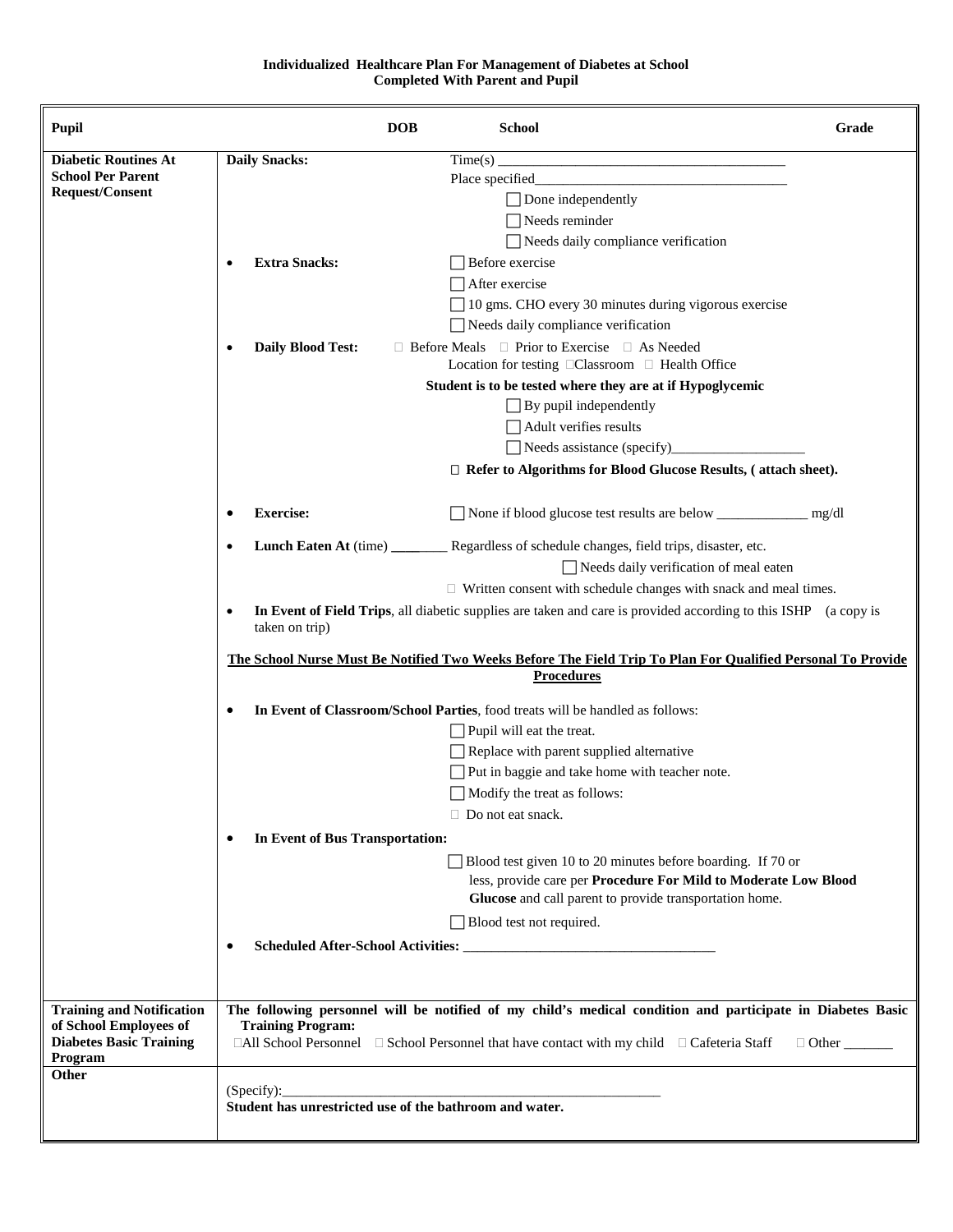## **Individualized Healthcare Plan For Management of Diabetes at School (Continued)**

Completed With Parent and Pupil

| <b>Pupil</b>              | <b>DOB</b>                                                                                                                                      | <b>School</b>                                                                                                                               | Grade |  |
|---------------------------|-------------------------------------------------------------------------------------------------------------------------------------------------|---------------------------------------------------------------------------------------------------------------------------------------------|-------|--|
| Equipment<br>and supplies | <b>Provided By Parent</b>                                                                                                                       | <b>Provided By Parent (Continued)</b>                                                                                                       |       |  |
|                           | <b>Daily Snacks</b> (for AM/PM snack times) Specify:                                                                                            | <b>Insulin Supplies</b><br>Insulin pen                                                                                                      |       |  |
|                           | <b>Extra Snacks</b> (for before, after, and/or during<br>exercise) Specify:                                                                     | Pre-filled syringes (labeled per dose)<br>Insulin and syringes<br>Extra pump supplies such as:<br>Vial of insulin, syringes<br>Pump syringe |       |  |
|                           | <b>Blood Glucose Meter Kit</b><br>(Includes meter, testing strips, lancing device with<br>lancet, cotton balls, spot Band-Aids)<br>Brand/Model: | Pump tubing/needle<br><b>Batteries</b><br>Tape<br>Sof-Serter<br>Insulin supplies stored:                                                    |       |  |
|                           | <b>Low Blood Glucose Supplies</b> , (5 day supply)                                                                                              |                                                                                                                                             |       |  |
|                           | <b>Fast Acting Carbohydrate Drinks:</b><br>(Apple juice and/or orange juice, sugared<br>soda pop-NOT diet), at least 6 containers.              | <b>Emergency Supplies</b><br><b>Glucagon kit stored:</b>                                                                                    |       |  |
|                           | Glucose Tablets, 1 package or more.<br><b>Glucose Gel Products (Insta-Glucose,</b>                                                              | 3 day disaster food supply stored:                                                                                                          |       |  |
|                           | Monogel or Glutose/25--31 Gms.), 2 or<br>more.<br>Gel Cakemate (not frosting), (19 Gm.,                                                         | <b>3 Day Disaster Diabetes Supplies</b><br>Vial of insulin; 6 syringes                                                                      |       |  |
|                           | mini-purse size), 2 or more.<br>Note: Not used in Emergency Procedure For<br>Severe Low Blood Sugar.                                            | Insulin pen with cartridge and needles<br>Blood glucose testing kit (testing strips lancing device<br>with lancets                          |       |  |
|                           | Prepackaged Snacks (such as crackers<br>with cheese or peanut butter, nite bite,<br>etc.), 5 - 6 servings or more.                              | Glucose gel product and glucose tablets<br>Glucagon kit<br>Food supply (include daily meal plan) stored as                                  |       |  |
|                           | <b>High Blood Glucose Supplies</b>                                                                                                              | Ketone strips/plastic cup                                                                                                                   |       |  |
|                           | Ketone Test Strips/Bottle<br>Urine cup<br>Water bottle<br>Note: Timing device may be wall clock or watch                                        | School will include a copy of the ISHP for Diabetes<br>Management with the Disaster Supplies. Stored as follows:                            |       |  |
|                           | worn by pupil or personnel.                                                                                                                     | <b>Other Supplies</b> , Specify:                                                                                                            |       |  |
|                           |                                                                                                                                                 |                                                                                                                                             |       |  |